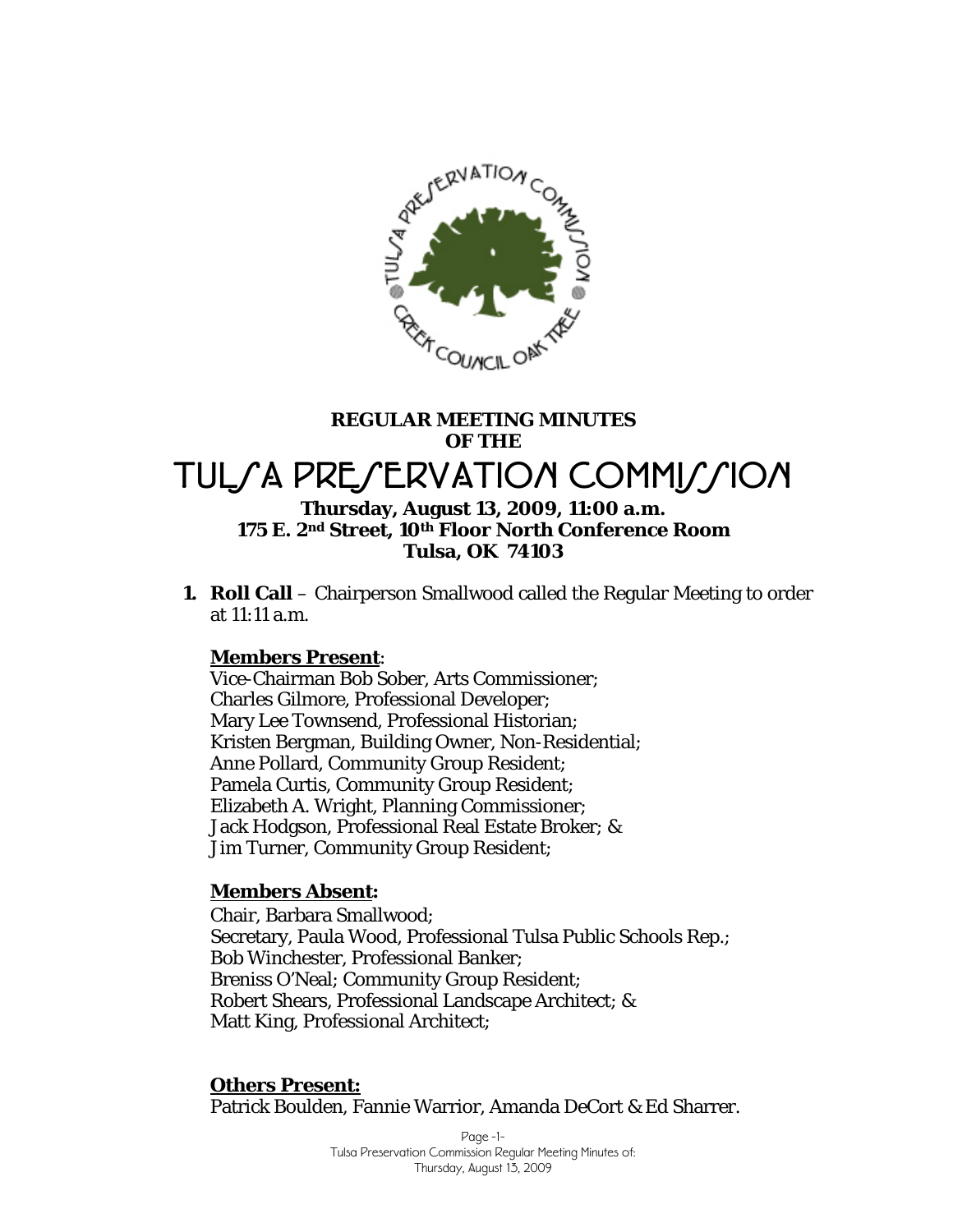### **2. Approval of Minutes of Previous Meeting of Regular Meeting Minutes for July 9, 2009;**

Vice-Chair Sober asked if anyone would like to make a motion to approve the Regular Meeting Minutes for July 9, 2009.

Commissioner Bergman made a motion to *Approve* the Regular Meeting Minutes for July 9, 2009 as presented. Commissioner Townsend seconded.

Vice-Chair Sober asked for roll call to be announced.

# **By a show of hands, all "In Favor" of the motion to**  *Approve the July 9, 2009 Regular Meeting Minutes***:**

- (1) Vice-Chair Sober;
- (2) Charles Gilmore;
- (3) Mary Lee Townsend;
- (4) Kristen Bergman;
- (5) Elizabeth Wright;
- (6) Pamela Curtis;

#### **All Opposed:**

None.

# **All Abstaining:**

- (7) Jack Hodgson; &
- (8) Anne Pollard

#### **All not present during this vote:**

(9) Jim Turner;

The motion was *Approved by Majority* by members present and voting.

#### **3. Discussion of Preservation Strategic Plan**

Vice-Chair Sober stated that he would like for Ms. DeCort to please go over the 67-page Preservation Strategic Plan with the Commission. He stated that the Commission was on a time line to have the plan completed by the September TPC meeting.

Ms. DeCort stated that she had emailed everyone a copy of the Preservation Strategic Plan; and that she would like to go over the plan with them at this meeting. She stated that she wanted everyone to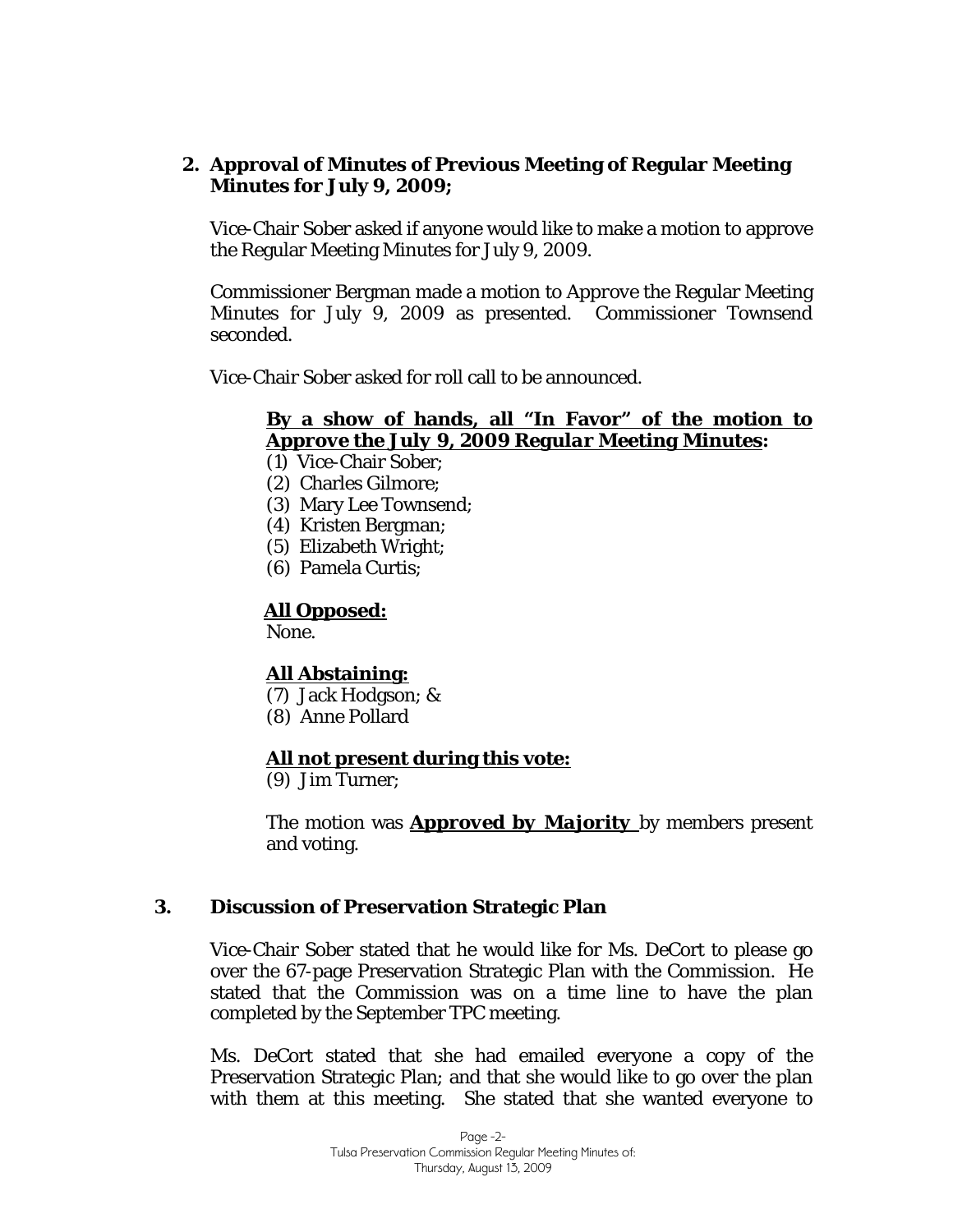review the draft and make sure that they're satisfied with the contents of the plan. Ms. DeCort stated that the consultants would like to have the final draft plan by September as Vice-Chair Sober had mentioned for the final plan to be printed in October, 2009. She asked if anyone had any comments, suggestions, changes or additions that they would like to make to the plan.

The following modifications were discussed and made to the draft/plan:

- $\downarrow$  Need more titles with more energetic or catchy wordings;
- $\overline{\text{I}}$  The Introduction should briefly state the purpose of the plan;
- $\triangleq$  Asked for a Conclusion;
- $\frac{1}{\sqrt{2}}$  Executive Summary should be in the front;
- $\overline{\text{I}}$  Credits can be in the back; &
- **That it needs more References.**

The Commission wasn't able to make all the necessary changes to the 67 page plan during this meeting; so a subcommittee has decided to meet next week. The Committee will go over the remaining material in the plan more thoroughly to finalize all the changes that they would like to make to the plan. The subcommittee has scheduled a meeting date on Friday, August 21, 2009 at 10:30 at City Hall.

#### **4. Discussion of Preservation Open House and Windows Workshops**

Ms. DeCort stated that the Brady Heights Neighborhood Association and the Outreach Committee of the Tulsa Preservation Commission are sponsoring two (2) special events next month, Wood Window Workshop Sessions and a Preservation Open House in Brady Heights. She stated that the workshops will teach participants the basics of historic wood window restoration; and that Bob Yapp, a master carpenter and former host of the radio show *The House Doctor* will be a keynote speaker at all of these workshop sessions. Cost is \$10 per person; and materials will be provided. Refreshments of food and drinks will be catered by Brady Heights Representative, Tim Williams. Ms. DeCort distributed registration forms to those who wanted to sign up early for the workshops. She stated that space is limited and that they're accepting registration forms on a first come – first serve basis.

The Scheduled Workshop Sessions will be held:

- **Fiday, Sept. 11, 8:00 a.m. to noon;**
- **Fiday, Sept. 11, 1:00 p.m. -5:00 p.m. &**
- $\downarrow$  Saturday, Sept. 12, 8:00 a.m. noon.

Ms. DeCort stated that the Preservation Open House will be held at the Parish Church of St. Jerome at 205 W. King Street on Saturday, September 12, 2009 from 2:00 p.m. to 4:00 p.m. She stated that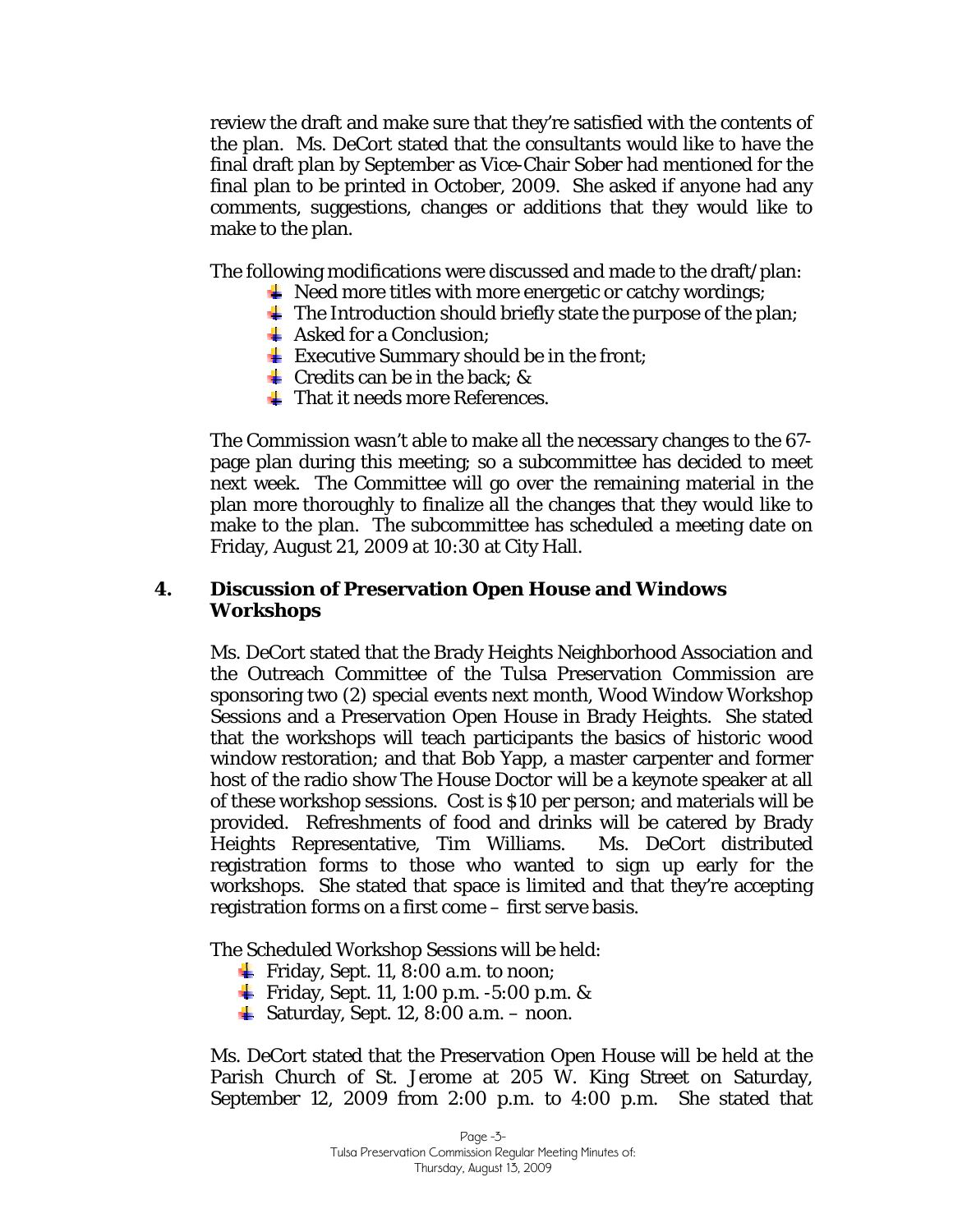keynote speaker, Bob Yapp will inform everyone of all the benefits regarding historic preservation with a fun, interactive talk, *Preservation Doesn't Cost – It Pays!* Ms. DeCort added that the Tulsa Preservation Commission will recognize this year's outstanding restoration projects and preservation advocacy efforts by presenting the 2009 TPC Preservation Awards.

Ms. DeCort stated that the Preservation Open House is free and open to the public with free refreshments that will be served after the Open House Awards have been distributed.

Ms. DeCort distributed copies of the Preservation Award Form for 2009 Call for Nominations. She asked the board members if they knew someone who's made a contribution to preservation in Tulsa and deserves to be recognized; and if they did, that they should nominate him or her for the Annual TPC Preservation Awards; and the winners will be honored at the 2009 Preservation Open House on September 12<sup>th</sup>.

Ms. DeCort stated that they needed volunteers to help set up and tear down the tables and chairs; and that they also need a greeter. Commissioner Wright announced that she believes that Mrs. Warrior would be the perfect greeter for the Open House event. Mrs. Warrior couldn't bear to turn down being the perfect greeter for this special event; so she has volunteered to be the Open House Greeter. It will be fun.

# **5. Committee Reports A. Historic Preservation Committee**

A subcommittee of the Historic Preservation Committee will meet on Friday, August 21, 2009 at 10:30 at City Hall focusing on the Preservation Strategic Plan/Draft.

# **B. Rules & Regulations Committee**

Rules & Regulations Committee Chairman Charles Gilmore reported that the Tulsa Metropolitan Area Planning Commission (TMAPC) has placed their request on its August 26, 2009 Agenda to review the TPC proposed quorum requirement change.

Chairman Gilmore stated that the Rules and Regulations Committee have scheduled some meetings that are going to take place later this month and next month. He stated that the meetings will focus on the review of the rules and regulations as a whole; the formal issuance of a Certificate of Appropriateness; zoning; and regarding to the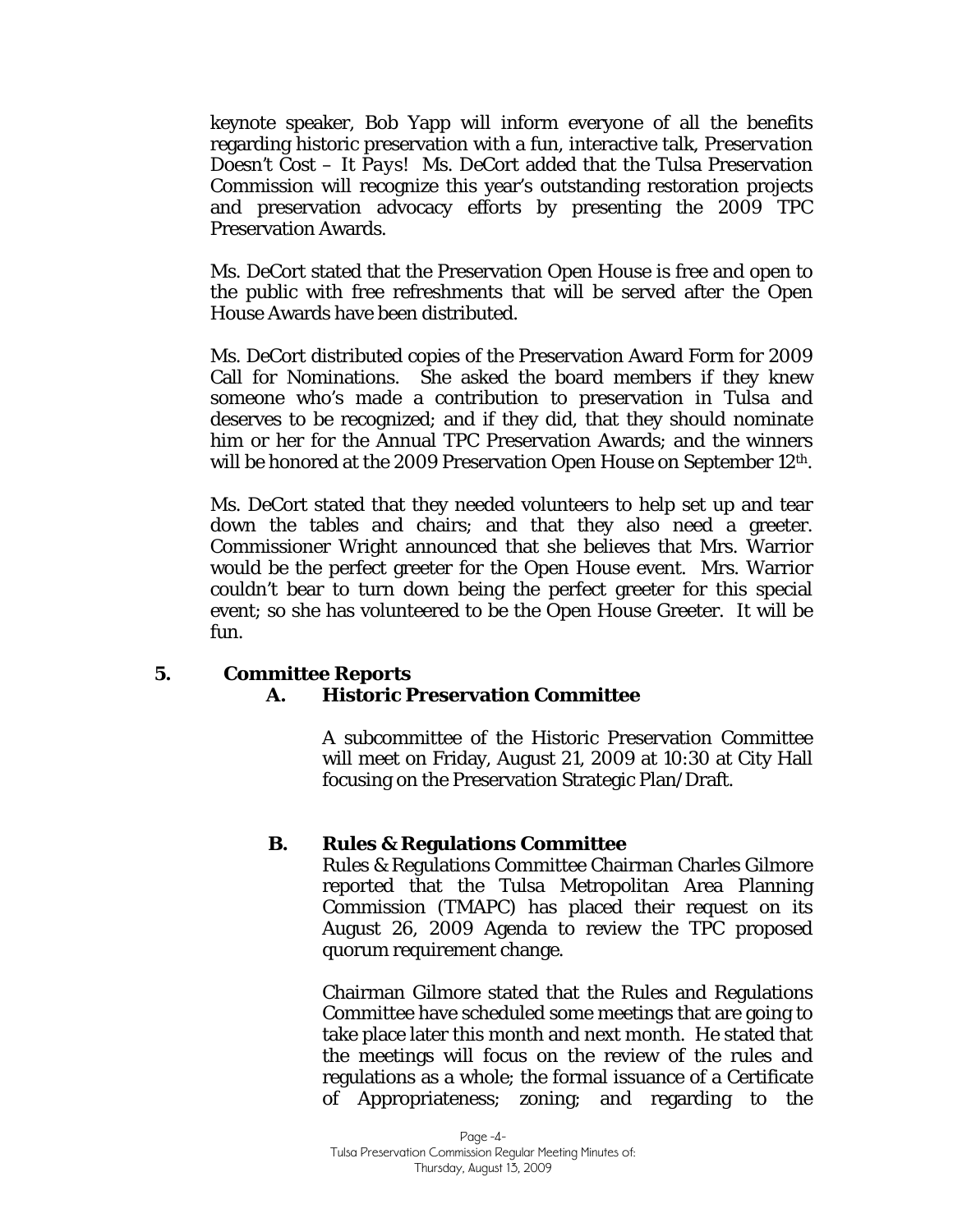Architectural Glossary Terms for starters. He stated that the committee will meet at 3:00 p.m., on for the next four Thursdays: Aug. 20<sup>th</sup>, Aug. 27<sup>th</sup>, Sept. 3<sup>rd</sup> and Sept. 10<sup>th</sup>.

# **C. Outreach Committee**

Outreach Committee Chairperson Kristen Bergman reported that the committee will meet on Thursday, August 20, 2009 at Elote, `5th & Boston at 11:30 a.m.

# **6. Chair Report**

Vice-Chair Sober stated that we should hear back from the National Park Service about the 6<sup>th</sup> Street National Register Nomination in September.

Vice-Chair Sober explained to the Commission that because a historic structure is listed in the National Register doesn't mean that the property is historic preservation (hp) zoned.

# **7. Staff Report**

The August Staff Report was distributed to the Commission prior to this meeting by email for review.

Ms. DeCort reported that we have received next years' application from State Historic Preservation Office (SHPO) for Certified Local Government (CLG) funds.

Ms. DeCort reported that the Planning Department has a new intern. Jennifer Morrison will be working with staff for the Tulsa Preservation Commission. She will start work on Thursday August 20, 2009 working 8 hours a day only on Thursdays. The department is happy to have her.

# **6. Absence Report**

No report.

# **7. New Business**

*Under the Open Meeting Act, this agenda item is authorized only for matters not known about or which could not have been reasonably foreseen prior to the time of posting the agenda or any revised agenda.*  None.

#### **8. Other Business**  None.